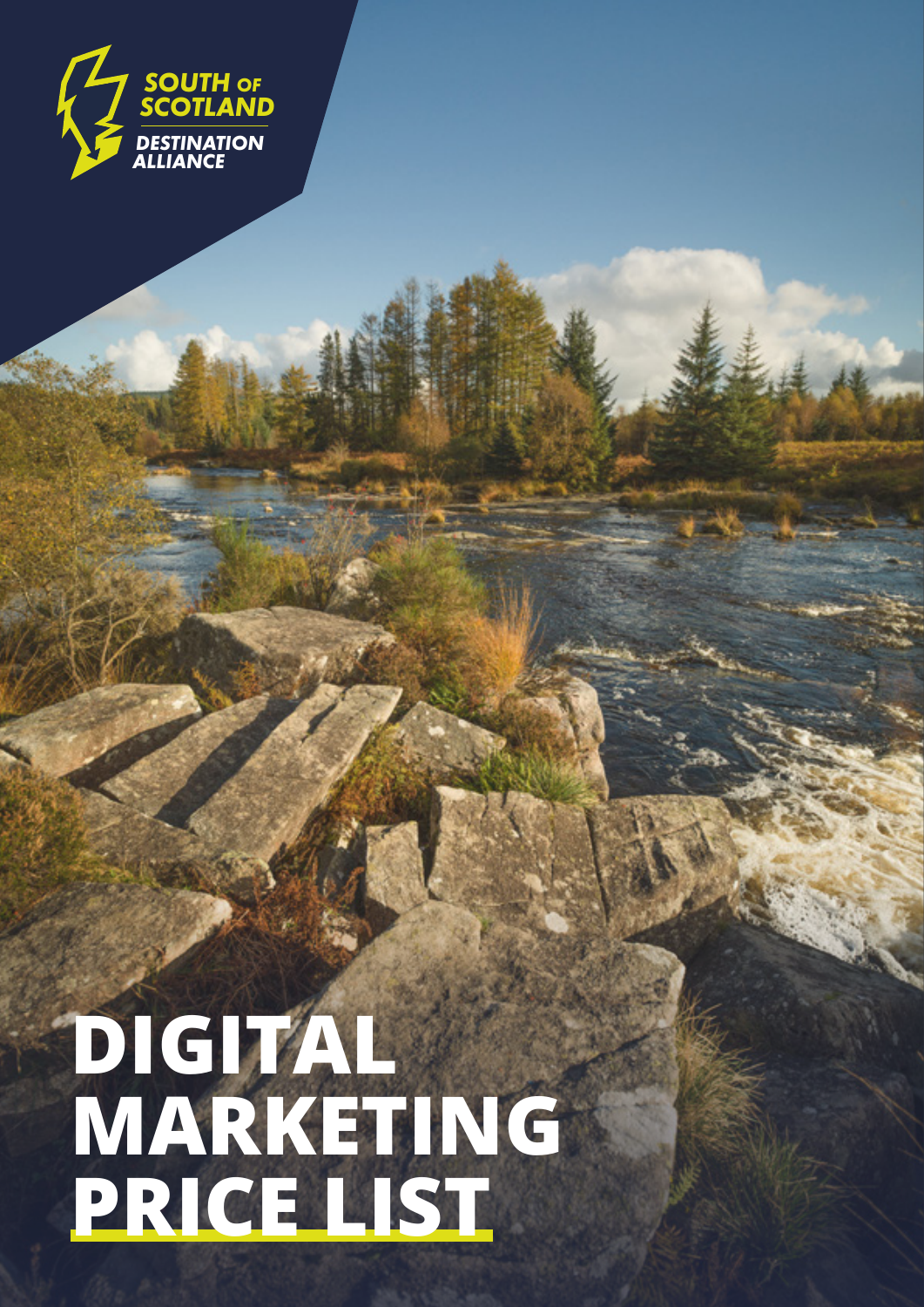# **INTRODUCTION**

**The South of Scotland Destination Alliance (SSDA) exists to put the South of Scotland on a global stage, to raise awareness and demand amongst visitors near and far, and to help our businesses and communities in the long and the short term.** 

**Scotland Starts here is the consumer facing tourism positioning of the South of Scotland and is aimed at visitors from the UK and overseas. Scotland Starts Here puts a spotlight on authentic local experiences, local products and businesses and showcases everything that the area has to offer for short breaks and holidays. Most importantly, those three words encapsulate where the history, majesty and excitement of the nation really begins. In fact, there really is no better place to start than right here in the South.**



**When it comes to making the most of a visit to the South, we inspire locals and visitors alike. Whether that's discovering the wealth of things to do, places to stay or where to eat and drink. Having one easily-navigable place that showcases the very best of the South is exactly what our audience wants. So join likeminded businesses who are actively participating in the leisure and tourism sector and let us open the doors to exciting opportunities that will raise your business profile and allow you to reach new audiences.**

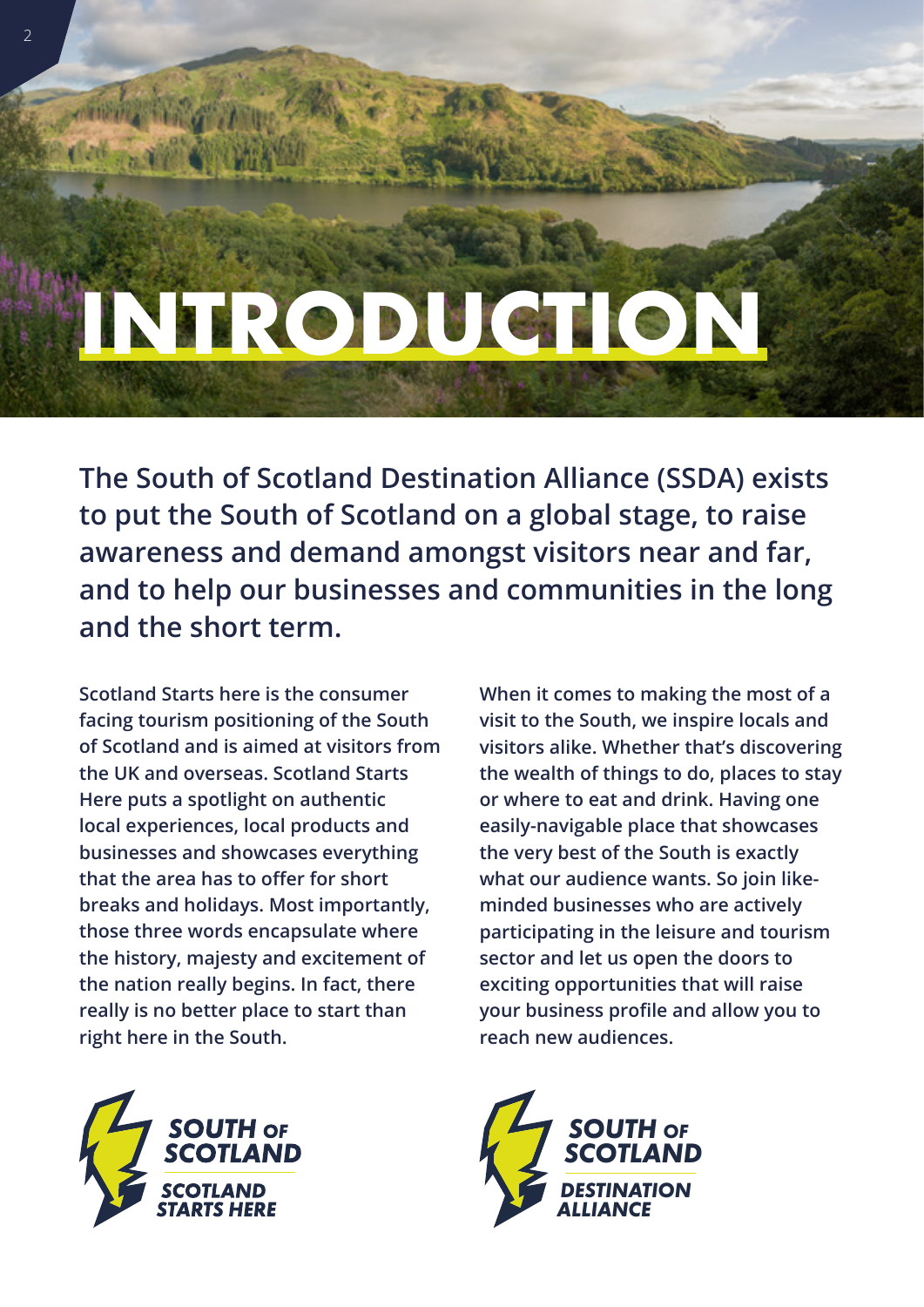

**Read on to learn more about the digital marketing activities you can get involved in to promote your business.**



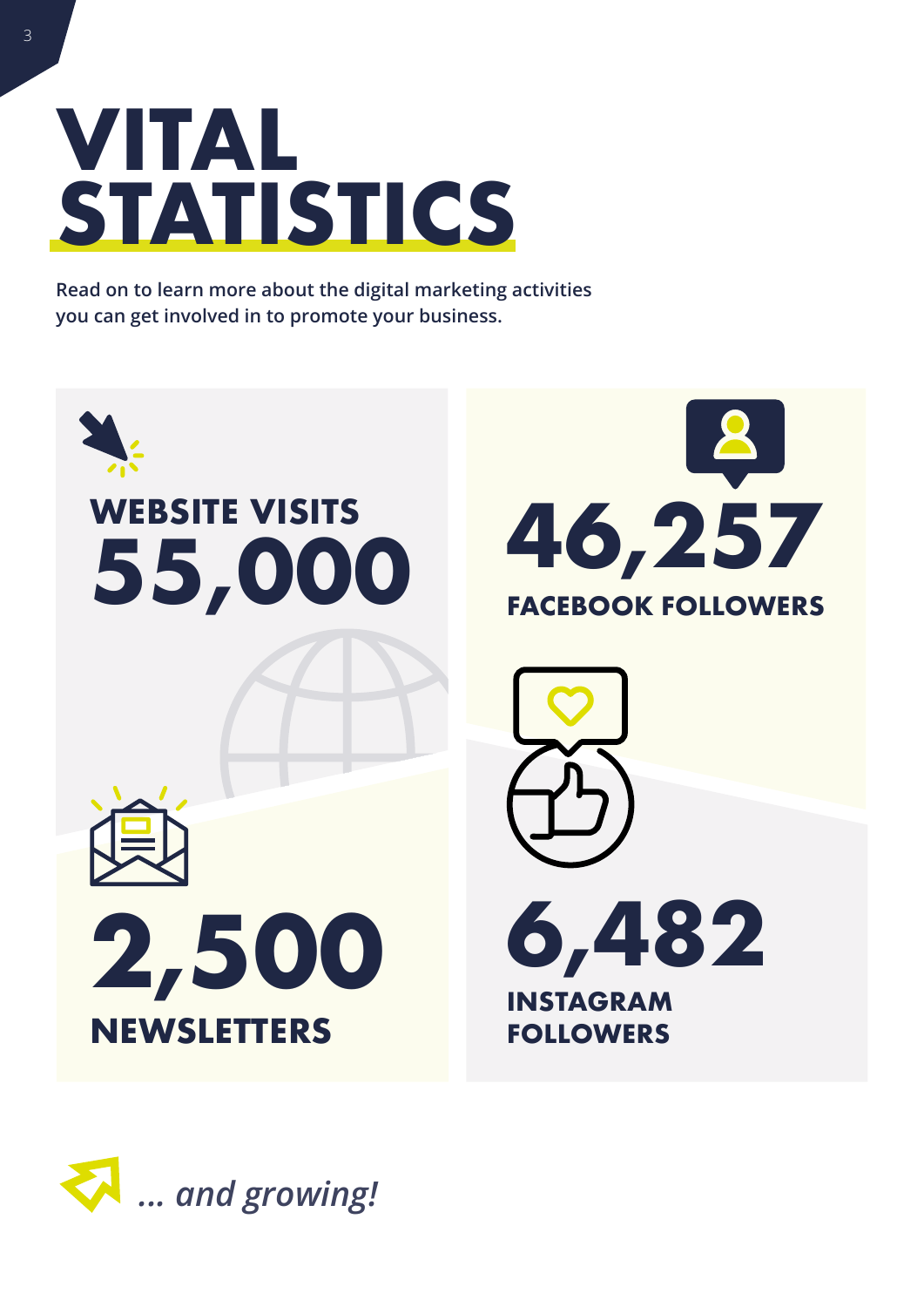## **DIGITAL PRICE LIST**

| <b>ACTIVITY TYPE</b>                                                                                                                    | <b>PRICE (+VAT)</b>            |  |  |
|-----------------------------------------------------------------------------------------------------------------------------------------|--------------------------------|--|--|
| Advertise your seasonal offers on SSDA's<br>website new offers page, the Scotland<br>Starts Here website and app ***                    | £50 (valid for 3 months)       |  |  |
| Feature in monthly newsletter*                                                                                                          | £150                           |  |  |
| Social media promotion from Facebook,<br><b>Twitter or Instagram</b><br>(price is per platform, maximum of<br>4 posts over one month)** | £200 (or 3 platforms for £500) |  |  |
| Digital display banner advert on SSDA<br>website & SSH website for one calendar<br>month of choice *                                    | £300                           |  |  |
| <b>Exclusive Solus Newsletter feature*</b>                                                                                              | £400                           |  |  |

*\* Preferred month based on availability*

*\*\* Promotion will consist of image posts (please let us know if you'd like to discuss video promotion options) \*\*\* Offer will be live for 3 months on website and app*

#### **TERMS AND CONDITIONS**

- **All SSDA members will receive a 25% discount off the advertised digital activities.**
- **Creative asset creation is not included in our pricing creative assets inclusive of logos, images and creative content must be provided by the business.**
- **Full prepayment is required to confirm your booking.**